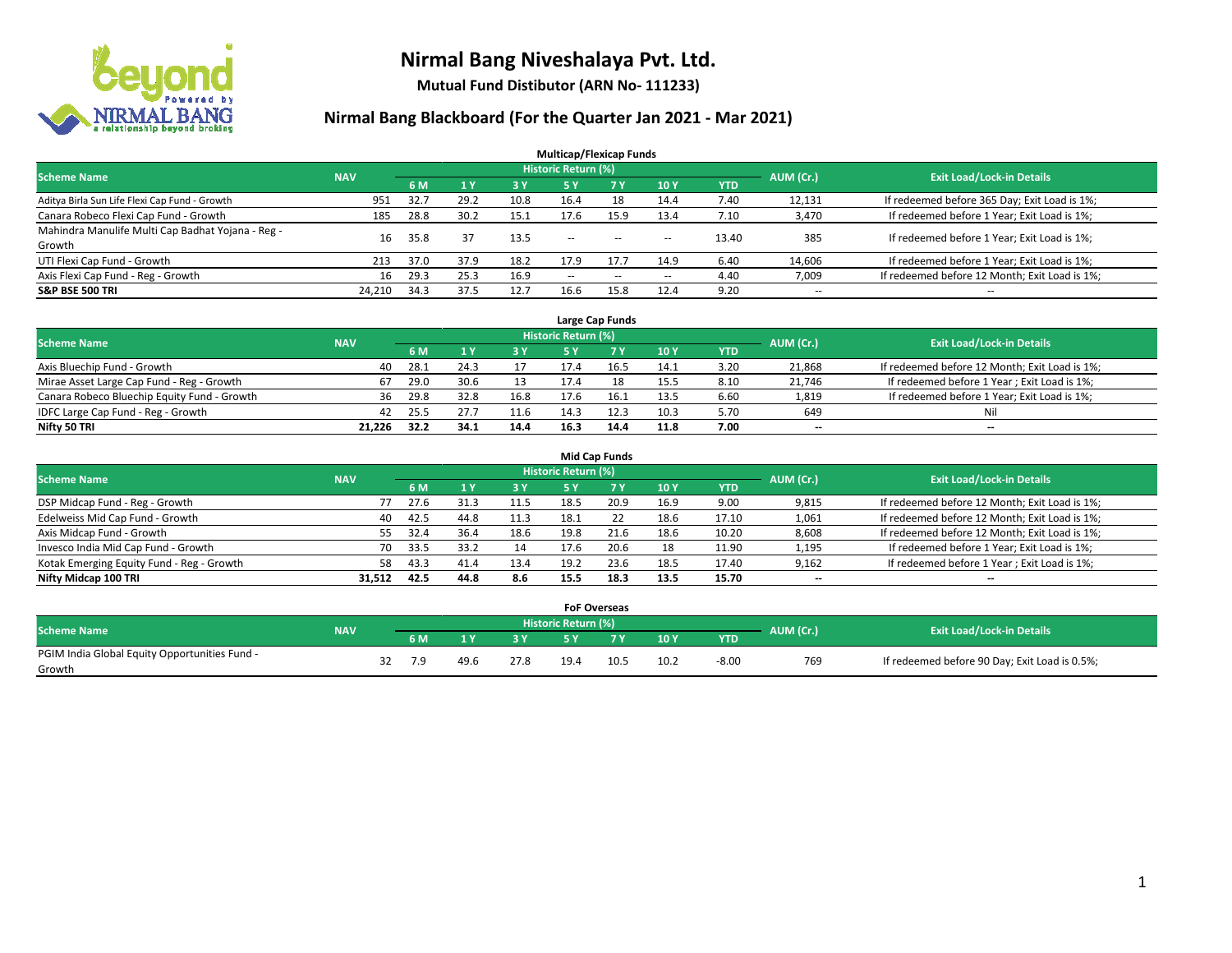

**Mutual Fund Distibutor (ARN No- 111233)**

| Large & Midcap                                   |            |      |      |      |                            |                |      |            |           |                                              |  |  |  |  |
|--------------------------------------------------|------------|------|------|------|----------------------------|----------------|------|------------|-----------|----------------------------------------------|--|--|--|--|
| <b>Scheme Name</b>                               | <b>NAV</b> |      |      |      | <b>Historic Return (%)</b> |                |      |            | AUM (Cr.) | <b>Exit Load/Lock-in Details</b>             |  |  |  |  |
|                                                  |            | 6 M  |      | 3 Y  | <b>5 Y</b>                 | 7 <sup>V</sup> | 10Y  | <b>YTD</b> |           |                                              |  |  |  |  |
| Mirae Asset Emerging Bluechip Fund - Growth      | 79         | 37.1 | 41.3 | 17.4 | 22.3                       | 25.5           | 22.8 | 12.50      | 14,416    | If redeemed before 1 Year; Exit Load is 1%;  |  |  |  |  |
| Canara Robeco Emerging Equities - Growth         | 132        | 32.6 | 34.2 | 12.4 | 19.5                       | 24.3           | 20.1 | 9.60       | 7,906     | If redeemed before 1 Year; Exit Load is 1%;  |  |  |  |  |
| Principal Emerging Bluechip Fund - Growth        | 145        | 33.8 | 34.9 | 10.9 | 18.8                       | 21.4           | 18   | 10.10      | 2,328     | If redeemed before 365 Day; Exit Load is 1%; |  |  |  |  |
| Invesco India Growth Opportunities Fund - Growth | 45         | 29.7 | 26   | 11.4 | 16.1                       | 16.4           | 13.5 | 8.20       | 3,445     | If redeemed before 1 Year; Exit Load is 1%;  |  |  |  |  |
| Kotak Equity Opportunities Fund - Reg - Growth   | 165        | 33.3 | 31.5 | 13.2 | 17.1                       | 17.7           | 14.2 | 10.70      | 4,675     | If redeemed before 1 Year; Exit Load is 1%;  |  |  |  |  |
| Tata Large & Mid Cap Fund - Reg - Growth         | 285        | 35.2 | 36   | 13.8 | 15.6                       | 16.7           | 14.2 | 12.60      | 1,886     | If redeemed before 365 Day; Exit Load is 1%; |  |  |  |  |
| NIFTY Large Midcap 250 TRI                       | 10.002     | 36.5 | 40.3 | 12.6 | 17.6                       | 18.2           | 14.2 | 11.60      | --        | --                                           |  |  |  |  |

| <b>Focused Funds</b>                                |            |      |      |      |                     |      |        |            |           |                                               |  |  |  |
|-----------------------------------------------------|------------|------|------|------|---------------------|------|--------|------------|-----------|-----------------------------------------------|--|--|--|
| <b>Scheme Name</b>                                  | <b>NAV</b> |      |      |      | Historic Return (%) |      |        |            | AUM (Cr.) | <b>Exit Load/Lock-in Details</b>              |  |  |  |
|                                                     |            | 6 M  |      | 73 Y | 5 Y                 |      | 10Y    | <b>YTD</b> |           |                                               |  |  |  |
| Axis Focused 25 Fund - Growth                       | 39         | 31.8 | 26.6 | 15.3 | 19.2                | 18   | $\sim$ | 4.60       | 13,660    | If redeemed before 12 Month; Exit Load is 1%; |  |  |  |
| ICICI Prudential Focused Equity Fund - Ret - Growth | 40         | 29.8 | 45.6 | 11.9 | 14.3                | 13.7 | 11.5   | 11.20      | 978       | If redeemed before 1 Year; Exit Load is 1%;   |  |  |  |
| SBI Focused Equity Fund - Growth                    | 191        | 27.4 | 23.6 | 13.1 | 17.1                | 19.3 | 17.6   | 8.40       | 12.520    | If redeemed before 1 Year; Exit Load is 1%;   |  |  |  |
| <b>S&amp;P BSE 500 TRI</b>                          | 24.210     | 34.3 | 37.5 | 12.7 | 16.6                | 15.8 | 12.4   | 9.20       | $- -$     | $\overline{\phantom{a}}$                      |  |  |  |

|                                    |            |      |      |                            |      | <b>Small Cap Funds</b> |        |       |           |                                               |
|------------------------------------|------------|------|------|----------------------------|------|------------------------|--------|-------|-----------|-----------------------------------------------|
| <b>Scheme Name</b>                 | <b>NAV</b> |      |      | <b>Historic Return (%)</b> |      |                        |        |       | AUM (Cr.) | <b>Exit Load/Lock-in Details</b>              |
|                                    |            | 6 M  |      | 73 Y.                      |      |                        | 10Y    | YTD   |           |                                               |
| Axis Small Cap Fund - Reg - Growth | 43         | 33.5 |      | 15.6                       | 18.3 | 22.6                   | $\sim$ | 9.70  | 3.724     | If redeemed before 12 Month; Exit Load is 1%; |
| DSP Small Cap Fund - Reg - Growth  | 80         | 37.1 | 45.4 |                            | 15.7 | 22.9                   | 18.9   | 12.90 | 5,812     | If redeemed before 12 Month; Exit Load is 1%; |
| SBI Small Cap Fund - Growth        | 81         | 39.0 | 47.7 | 11.5                       |      | 27.8                   | 21.5   | 12.70 | 6,594     | If redeemed before 1 Year; Exit Load is 1%;   |
| Nifty Smallcap 100 TRI             | 10.408     | 47.7 | 51.5 | 1.6                        | 13.1 | 15.2                   | 10.5   | 18.30 | $- -$     | $\overline{\phantom{a}}$                      |

| ELSS Schemes (Tax Saving u/s 80-C)           |            |           |                                  |      |           |            |                          |            |        |                          |  |  |  |
|----------------------------------------------|------------|-----------|----------------------------------|------|-----------|------------|--------------------------|------------|--------|--------------------------|--|--|--|
| <b>Scheme Name</b>                           | <b>NAV</b> | AUM (Cr.) | <b>Exit Load/Lock-in Details</b> |      |           |            |                          |            |        |                          |  |  |  |
|                                              |            | 6 M       | 1 <sup>1</sup>                   | 3 Y  | <b>5Y</b> | <b>7 Y</b> | <b>10Y</b>               | <b>YTD</b> |        |                          |  |  |  |
| Aditya Birla Sun Life Tax Relief 96 - Growth | 40         | 25.4      | 24.7                             | 8.8  | 14.6      | 17.4       | 13.9                     | 6.90       | 12,595 | Nil                      |  |  |  |
| Axis Long Term Equity Fund - Growth          | 63         | 33.1      | 26.5                             | 15.5 | 17.1      | 19.5       | 18.1                     | 5.70       | 25,508 | Nil                      |  |  |  |
| Canara Robeco Equity Tax Saver Fund - Growth | 96         | 35.9      | 37.1                             | 17.7 | 18.4      | 17.4       | 14.4                     | 9.70       | 1,725  | Nil                      |  |  |  |
| Invesco India Tax Plan - Growth              | 69         | 30.2      | 28.7                             | 12.6 | 16.1      | 17.8       | 15.1                     | 7.40       | 1,377  | Nil                      |  |  |  |
| Mirae Asset Tax Saver Fund - Reg - Growth    | 26         | 37.0      | 42.6                             | 16.9 | 22.3      | $\sim$     | $\overline{\phantom{a}}$ | 11.60      | 5,648  | Nil                      |  |  |  |
| S&P BSE 200 TRI                              | 7.779      | 33.6      | 36.6                             | 13.7 | 16.7      | 15.8       | 12.5                     | 8.50       | $- -$  | $\overline{\phantom{a}}$ |  |  |  |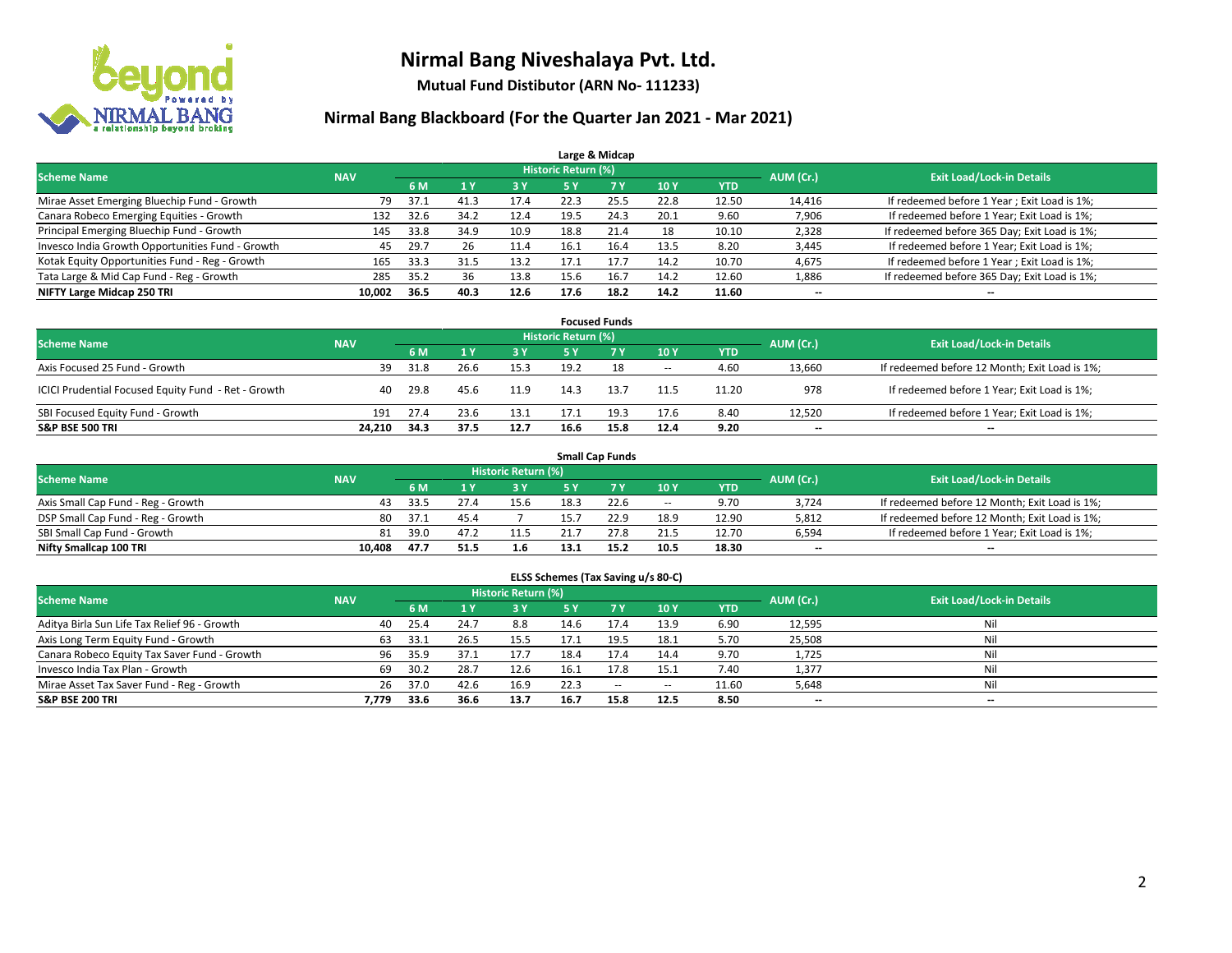

**Mutual Fund Distibutor (ARN No- 111233)**

| <b>Solution Oriented</b>                                  |            |      |      |                            |           |           |                          |            |           |                                               |  |  |  |
|-----------------------------------------------------------|------------|------|------|----------------------------|-----------|-----------|--------------------------|------------|-----------|-----------------------------------------------|--|--|--|
| <b>Scheme Name</b>                                        | <b>NAV</b> |      |      | <b>Historic Return (%)</b> |           |           |                          |            | AUM (Cr.) | <b>Exit Load/Lock-in Details</b>              |  |  |  |
|                                                           |            | 6 M  | 1 Y  | 3 Y                        | <b>5Y</b> | <b>7Y</b> | 10Y                      | <b>YTD</b> |           |                                               |  |  |  |
| <b>HDFC Childrens Gift Fund</b>                           | 156        | 24.5 | 28.8 | 11.1                       | 14.5      | 14.9      | 14.5                     | 6.60       | 3,965     | Nil                                           |  |  |  |
| Tata Retirement Savings Fund - Moderate Plan - Reg        | 38         | 19.9 | 22.9 | 9.4                        | 14.6      | 17.3      | $\overline{\phantom{a}}$ | 4.10       | 1,276     | If redeemed before 61 Month; Exit Load is 1%; |  |  |  |
| Tata Retirement Savings Fund - Progressive Plan -<br>Reg  | 38         | 23.0 | 24.6 | 10                         | 16.6      | 17.5      | $\sim$                   | 5.10       | 919       | If redeemed before 61 Month; Exit Load is 1%; |  |  |  |
| Tata Retirement Savings Fund - Reg - Conservative<br>Plan | 24         | 7.2  | 11.5 | 7.8                        | 9.7       | 10.2      | $\overline{\phantom{a}}$ | 0.80       | 162       | If redeemed before 61 Month; Exit Load is 1%; |  |  |  |
| <b>S&amp;P BSE 200 TRI</b>                                | 7,779      | 33.6 | 36.6 | 13.7                       | 16.7      | 15.8      | 12.5                     | 8.50       | --        | --                                            |  |  |  |

| <b>Index Fund</b>                                  |            |      |      |                     |           |            |      |            |                          |                                               |  |  |  |
|----------------------------------------------------|------------|------|------|---------------------|-----------|------------|------|------------|--------------------------|-----------------------------------------------|--|--|--|
| <b>Scheme Name</b>                                 | <b>NAV</b> |      |      | Historic Return (%) |           |            |      |            | AUM (Cr.)                | <b>Exit Load/Lock-in Details</b>              |  |  |  |
|                                                    |            | 6 M  |      | <b>3Y</b>           | <b>5Y</b> | <b>7 Y</b> | 10Y  | <b>YTD</b> |                          |                                               |  |  |  |
| HDFC Index Fund-NIFTY 50 Plan                      | 137        | 31.9 | 32.9 | 13.8                | 15.7      | 13.9       |      | 6.90       | 2,344                    | If redeemed before 3 Day; Exit Load is 0.25%; |  |  |  |
| ICICI Prudential Nifty Next 50 Index Fund - Growth | 31         | 29.5 | 30.3 | 6.7                 | 14.3      |            | 12.5 | 8.30       | 919                      | Nil                                           |  |  |  |
| UTI Nifty Index Fund - Growth                      | 99         | 32.0 | 33.3 | 14                  | 15.9      |            | 11.1 | 7.00       | 3,097                    | Nil                                           |  |  |  |
| Nifty 50 TRI                                       | 21.226     | 32.2 | 34.1 | 14.4                | 16.3      | 14.4       | 11.8 | 7.00       | $\overline{\phantom{a}}$ | $\overline{\phantom{a}}$                      |  |  |  |

|                                       |            |           |                                  |      |      | <b>Contra/Value Fund</b> |      |      |       |                                             |
|---------------------------------------|------------|-----------|----------------------------------|------|------|--------------------------|------|------|-------|---------------------------------------------|
| <b>Scheme Name</b>                    | <b>NAV</b> | AUM (Cr.) | <b>Exit Load/Lock-in Details</b> |      |      |                          |      |      |       |                                             |
|                                       |            | 6 M       |                                  | 3 Y  |      | 7 V                      | 10Y  | YTD  |       |                                             |
| Invesco India Contra Fund - Growth    | 65         | 31.0      | ∶ 34                             | 12.2 | 17.9 | 1Q -                     | 15.4 | 9.20 | 5,922 | If redeemed before 1 Year; Exit Load is 1%; |
| UTI Value Opportunities Fund - Growth | 84         | -34.2     | -34.1                            | 12.8 | 14.8 | 13.6                     | 12.3 | 9.40 | 5,156 | If redeemed before 1 Year; Exit Load is 1%; |
| <b>S&amp;P BSE 500 TRI</b>            | 24.210     | 34.3      | 37.5                             | 12.7 | 16.6 | 15.8                     | 12.4 | 9.20 | $- -$ | $- -$                                       |

|                                                                           |            |      |      |                            |      | Sector/Thematic |      |            |           |                                               |
|---------------------------------------------------------------------------|------------|------|------|----------------------------|------|-----------------|------|------------|-----------|-----------------------------------------------|
| <b>Scheme Name</b>                                                        | <b>NAV</b> |      |      | <b>Historic Return (%)</b> |      |                 |      |            | AUM (Cr.) | <b>Exit Load/Lock-in Details</b>              |
|                                                                           |            | 6 M  | 1 Y  | 3 Y                        | 5 Y  | 7Y              | 10Y  | <b>YTD</b> |           |                                               |
| Canara Robeco Consumer Trends Fund - Reg -<br>Growth                      | 57         | 35.2 | 32.1 | 17                         | 20.1 | 20.5            | 15.9 | 11.00      | 549       | If redeemed before 1 Year; Exit Load is 1%;   |
| Mirae Asset Great Consumer Fund - Growth                                  | 45         | 24.0 | 22.9 | 11.6                       | 17.7 | 17.2            | --   | 8.10       | 1,101     | If redeemed before 1 Year; Exit Load is 1%;   |
| <b>ICICI Prudential Technology Fund - Growth</b>                          | 105        | 44.2 | 80.2 | 26.9                       | 21.3 | 17.6            | 19   | 6.50       | 1,412     | If redeemed before 15 Day; Exit Load is 1%;   |
| Nippon India Pharma Fund - Growth                                         | 248        | 15.1 | 53.3 | 21.1                       | 12.5 | 15.7            | 17.1 | $-2.10$    | 4.197     | If redeemed before 1 Month; Exit Load is 1%;  |
| BNP Paribas India Consumption Fund - Reg - Growth                         |            | 26.5 | 26.1 | $\overline{\phantom{a}}$   |      |                 | --   | 9.40       | 633       | If redeemed before 12 Month; Exit Load is 1%; |
| ICICI Prudential Banking and Financial Services Fund -<br>Retail - Growth | 76         | 45.5 | 18.9 | 9.5                        | 19   | 20.1            | 15.5 | 15.10      | 3,211     | If redeemed before 15 Day; Exit Load is 1%;   |
| <b>S&amp;P BSE 500 TRI</b>                                                | 24,210     | 34.3 | 37.5 | 12.7                       | 16.6 | 15.8            | 12.4 | 9.20       | --        | --                                            |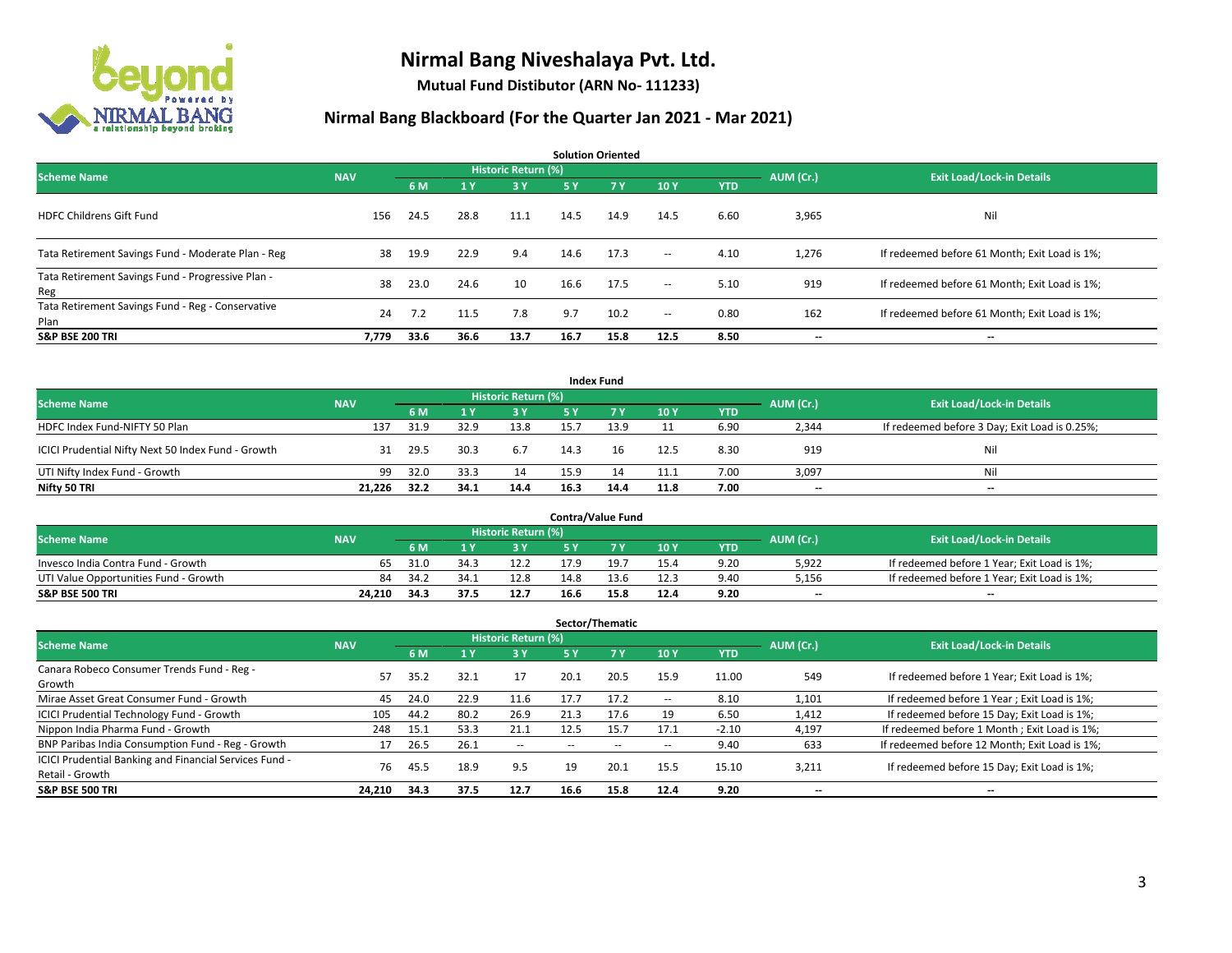

**Mutual Fund Distibutor (ARN No- 111233)**

| <b>Dynamic Asset Allocation Funds</b>                      |            |      |      |                            |      |                          |       |            |                          |                                               |  |  |  |  |
|------------------------------------------------------------|------------|------|------|----------------------------|------|--------------------------|-------|------------|--------------------------|-----------------------------------------------|--|--|--|--|
| <b>Scheme Name</b>                                         | <b>NAV</b> |      |      | <b>Historic Return (%)</b> |      |                          |       |            | AUM (Cr.)                | <b>Exit Load/Lock-in Details</b>              |  |  |  |  |
|                                                            |            | 6 M  |      | 3 Y                        | 5 Y  | 7 Y                      | 10Y   | <b>YTD</b> |                          |                                               |  |  |  |  |
| ICICI Prudential Balanced Advantage Fund - Reg -<br>Growth | 45         | 17.1 | 21.2 | 10.6                       | 12.4 | 12.8                     | 12.8  | 5.00       | 28,257                   | If redeemed before 1 Year; Exit Load is 1%;   |  |  |  |  |
| Nippon India Balanced Advantage Fund - Growth              | 110        | 17.1 | 18.6 | 9.1                        | 13.1 | 13.2                     |       | 4.90       | 2,887                    | If redeemed before 12 Month; Exit Load is 1%; |  |  |  |  |
| Edelweiss Balanced Advantage Fund - Growth                 | 32         | 20.6 | 29.4 | 12.7                       | 12.4 | 13                       | 11.2  | 5.30       | 2,464                    | If redeemed before 365 Day; Exit Load is 1%;  |  |  |  |  |
| Kotak Balanced Advantage Fund - Reg - Growth               | 13         | 13.4 | 19.7 | $- -$                      | --   | $\overline{\phantom{a}}$ | $\!-$ | 3.30       | 6,245                    | If redeemed before 1 Year; Exit Load is 1%;   |  |  |  |  |
| NIFTY 50 Hybrid Composite Debt 65:35 Index                 | 12.853     | 20.7 | 26.3 | 13.5                       | 14.1 | 13.1                     | 11.1  | 4.00       | $\overline{\phantom{a}}$ | --                                            |  |  |  |  |

| <b>Hybrid Aggressive</b>                        |            |      |      |                     |      |      |                          |      |           |                                               |  |  |  |
|-------------------------------------------------|------------|------|------|---------------------|------|------|--------------------------|------|-----------|-----------------------------------------------|--|--|--|
| <b>Scheme Name</b>                              | <b>NAV</b> |      |      | Historic Return (%) |      |      |                          |      | AUM (Cr.) | <b>Exit Load/Lock-in Details</b>              |  |  |  |
|                                                 |            | 6 M  |      | 3 Y                 |      |      | 10Y                      | YTD  |           |                                               |  |  |  |
| Canara Robeco Equity Hybrid Fund - Growth       | 212        | 22.5 |      | 13.4                |      | 16.3 | 13.7                     | 5.60 | 4,565     | If redeemed before 1 Year; Exit Load is 1%;   |  |  |  |
| SBI Equity Hybrid Fund - Growth                 | 175        | 23.5 | 21.3 | 12.2                | 13.8 |      | 13.6                     | 6.60 | 34,653    | If redeemed before 12 Month; Exit Load is 1%; |  |  |  |
| Mirae Asset Hybrid - Equity Fund - Reg - Growth | 19         | 24.0 | 27.4 | 12.5                |      | $-$  | $\overline{\phantom{a}}$ | 7.10 | 4.384     | If redeemed before 1 Year; Exit Load is 1%;   |  |  |  |
| NIFTY 50 Hybrid Composite Debt 65:35 Index      | 12.853     | 20.7 | 26.3 | 13.5                | 14.1 | 13.1 | 11.1                     | 4.00 | $-$       | $- -$                                         |  |  |  |

| Gold                                    |            |         |     |                     |     |     |                          |            |           |                                                                  |  |  |  |  |
|-----------------------------------------|------------|---------|-----|---------------------|-----|-----|--------------------------|------------|-----------|------------------------------------------------------------------|--|--|--|--|
| <b>Scheme Name</b>                      | <b>NAV</b> |         |     | Historic Return (%) |     |     |                          |            | AUM (Cr.) | <b>Exit Load/Lock-in Details</b>                                 |  |  |  |  |
|                                         |            | 6 M     |     | 73 Y.               | 5 Y |     | 10Y                      | <b>YTD</b> |           |                                                                  |  |  |  |  |
| HDFC Gold Fund - Growth                 | 14         | $-13.0$ |     |                     |     | 4.2 | $\overline{\phantom{a}}$ | $-11.40$   | 1,113     | If redeemed before 6 Months; Exit Load is 2%; If redeemed bet. 6 |  |  |  |  |
|                                         |            |         |     |                     |     |     |                          |            |           | Months to 12 Months; Exit Load is 1%;                            |  |  |  |  |
| Kotak Gold Fund - Reg - Growth          | 18         | $-12.9$ | 2.6 | 12.8                |     | 4.2 | $\!-$                    | $-11.10$   | 827       | If redeemed before 1 Year; Exit Load is 1%;                      |  |  |  |  |
| Nippon India Gold Savings Fund - Growth | 18         | $-13.6$ |     |                     |     | 3.9 | $\!-$                    | $-11.70$   | 1,348     | If redeemed before 15 Day; Exit Load is 1%;                      |  |  |  |  |
| <b>Prices of Gold</b>                   | 44.310     | $-12.9$ | 2.3 | 13.3                | 8.5 |     | 7.8                      | $-11.40$   | --        | $- -$                                                            |  |  |  |  |

| <b>Arbitrage Fund</b>                      |            |    |     |     |                            |     |     |       |            |           |                                                 |  |  |  |
|--------------------------------------------|------------|----|-----|-----|----------------------------|-----|-----|-------|------------|-----------|-------------------------------------------------|--|--|--|
| <b>Scheme Name</b>                         | <b>NAV</b> |    |     |     | <b>Historic Return (%)</b> |     |     |       |            | AUM (Cr.) | <b>Exit Load/Lock-in Details</b>                |  |  |  |
|                                            |            |    | 4 M | 3M  | 6 M                        |     |     | 3 Y   | <b>YTD</b> |           |                                                 |  |  |  |
| IDFC Arbitrage Fund - Reg - Growth         |            | 25 | 3.7 |     | 3.3                        |     | 4.7 |       | 2.90       | 6,877     | If redeemed before 1 Month; Exit Load is 0.25%; |  |  |  |
| Kotak Equity Arbitrage Fund - Reg - Growth |            | 29 | 4.2 | 3.9 | 3.6                        | 3.8 |     | 5.4   | 3.40       | 15.528    | If redeemed before 30 Day; Exit Load is 0.25%;  |  |  |  |
| Tata Arbitrage Fund - Reg - Growth         |            |    | 3.9 | 3.6 | 3.6                        |     | 5.4 | $\!-$ | 2.90       | 3,335     | If redeemed before 30 Day; Exit Load is 0.25%;  |  |  |  |
| Nippon India Arbitrage Fund - Growth       |            | 21 | 4.0 |     | 3.4                        |     |     |       | 2.90       | 9,515     | If redeemed before 1 Month; Exit Load is 0.25%; |  |  |  |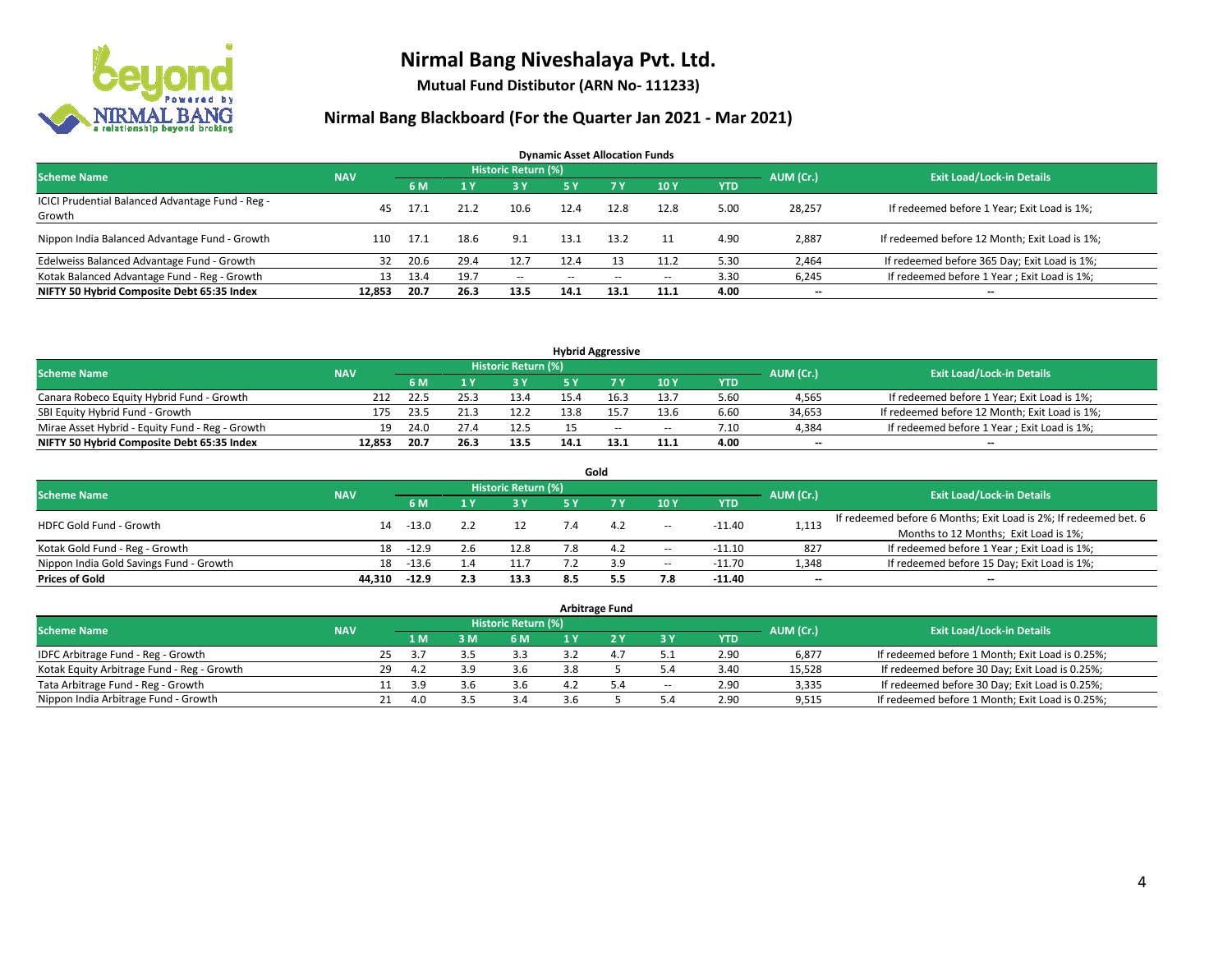

**Mutual Fund Distibutor (ARN No- 111233)**

| <b>Overnight Fund</b>                          |                          |                   |                |                            |     |     |            |                 |           |                                  |  |  |  |  |
|------------------------------------------------|--------------------------|-------------------|----------------|----------------------------|-----|-----|------------|-----------------|-----------|----------------------------------|--|--|--|--|
| <b>Scheme Name</b>                             | <b>NAV</b>               |                   |                | <b>Historic Return (%)</b> |     |     | <b>YTM</b> | <b>Avg</b>      | AUM (Cr.) | <b>Exit Load/Lock-in Details</b> |  |  |  |  |
|                                                |                          | $4 \, \mathrm{W}$ | 2 <sub>w</sub> | ıм                         | 3 M | 1Y  |            | <b>Maturity</b> |           |                                  |  |  |  |  |
| IDFC Overnight Fund - Reg - Growth             | 1,093                    | 3.0               | 2.8            | 2.8                        | 2.9 | 2.9 | 3.23       | 0.00            | 1,446     | Nil                              |  |  |  |  |
| Tata Overnight Fund - Reg - Growth             | 1,081                    | 3.0               | 2.8            | 2.8                        | 2.9 |     | 3.28       | 0.01            | 1,146     | Nil                              |  |  |  |  |
| SBI Overnight Fund - Growth                    | 3,312                    | 3.0               | 2.8            | 2.8                        | 2.9 |     | 3.23       | 0.00            | 10,802    | Nil                              |  |  |  |  |
| ICICI Prudential Overnight Fund - Reg - Growth | 111                      | 3.0               | 2.8            | 2.8                        | 2.9 | 2.9 | 3.41       |                 | 10,066    | Nil                              |  |  |  |  |
| Nippon India Overnight Fund - Reg - Growth     | 110                      | 3.0               | 2.8            | 2.8                        | 2.9 |     | 3.23       | 0.00            | 4,748     | Nil                              |  |  |  |  |
| <b>CRISIL Liquid Fund Index</b>                | $\overline{\phantom{a}}$ | 2.9               | 3.2            | 3.6                        | 3.5 | 4.2 | --         | --              | --        | $\overline{\phantom{a}}$         |  |  |  |  |

| <b>Liauid Funds</b>                              |            |      |            |                     |     |     |                          |                          |           |                                  |  |  |  |
|--------------------------------------------------|------------|------|------------|---------------------|-----|-----|--------------------------|--------------------------|-----------|----------------------------------|--|--|--|
| <b>Scheme Name</b>                               | <b>NAV</b> |      |            | Historic Return (%) |     |     | <b>YTM</b>               | Avg                      | AUM (Cr.) | <b>Exit Load/Lock-in Details</b> |  |  |  |
|                                                  |            | 1 W  | <b>2 W</b> | 1 M                 | зM  |     |                          | <b>Maturity</b>          |           |                                  |  |  |  |
| Aditya Birla Sun Life Liquid Fund - Reg - Growth | 329        | 2.4  |            | 3.1                 |     | ہ ؛ | 3.43                     | 0.07                     | 33,604    | *Ref Footnote                    |  |  |  |
| ICICI Prudential Liquid Fund - Reg - Growth      | 302        | 2.4  |            |                     |     | ہ ؛ | 3.51                     | 0.06                     | 39,319    | *Ref Footnote                    |  |  |  |
| Kotak Liquid Fund - Reg - Growth                 | 4,130      | -2.5 | ٠٠         | 2.9                 | 2.9 |     | 3.45                     | 0.08                     | 27,602    | *Ref Footnote                    |  |  |  |
| Nippon India Liquid Fund - Growth                | 4,985      | 2.5  | Z.G        | 3.1                 |     |     | 3.48                     | 0.12                     | 23,879    | *Ref Footnote                    |  |  |  |
| Mahindra Manulife Liquid Fund - Reg - Growth     | 1,326      | 2.7  | $\sim$     |                     |     | ιq  | 3.43                     | 0.07                     | 1,462     | *Ref Footnote                    |  |  |  |
| <b>CRISIL Liquid Fund Index</b>                  | $- -$      | 2.9  |            | 3.6                 |     | 4.2 | $\overline{\phantom{a}}$ | $\overline{\phantom{a}}$ | $- -$     | $- -$                            |  |  |  |

| <b>Ultra Short Fund</b>                           |            |      |     |                            |     |        |            |                 |           |                                  |  |  |  |
|---------------------------------------------------|------------|------|-----|----------------------------|-----|--------|------------|-----------------|-----------|----------------------------------|--|--|--|
| <b>Scheme Name</b>                                | <b>NAV</b> |      |     | <b>Historic Return (%)</b> |     |        | <b>YTM</b> | Avg             | AUM (Cr.) | <b>Exit Load/Lock-in Details</b> |  |  |  |
|                                                   |            | 1 M  | 3 M | 6 M                        | 1 Y | -3 Y   |            | <b>Maturity</b> |           |                                  |  |  |  |
| HDFC Ultra Short Term Fund - Reg - Growth         | 12         | 4.0  |     | 3.9                        | 5.8 | $\sim$ | 3.98       | 0.39            | 18,196    | Nil                              |  |  |  |
| ICICI Prudential Ultra Short Term Fund - Growth   | 22         | 4.6  |     | 4.5                        |     |        |            | 0.44            | 8,495     | Nil                              |  |  |  |
| UTI Ultra Short Term Fund - Growth                | 3.250      | -3.5 |     |                            |     |        | 4.94       | 0.34            | 2,136     | Nil                              |  |  |  |
| Aditya Birla Sun Life Savings Fund - Reg - Growth | 421        | 4.2  | 2.9 | 4.1                        | 6.2 |        | 4.15       | 0.50            | 17,086    | Nil                              |  |  |  |
| <b>NIFTY Ultra Short Duration Debt Index</b>      | 4.246      | 4.3  | 3.5 | 3.8                        |     | 6.9    | $- -$      | $- -$           | $- -$     | $\overline{\phantom{a}}$         |  |  |  |

| <b>Money Market Fund</b>                         |                          |     |     |                            |     |            |            |                 |           |                                               |  |  |  |  |
|--------------------------------------------------|--------------------------|-----|-----|----------------------------|-----|------------|------------|-----------------|-----------|-----------------------------------------------|--|--|--|--|
| <b>Scheme Name</b>                               | <b>NAV</b>               |     |     | <b>Historic Return (%)</b> |     |            | <b>YTM</b> | Avg             | AUM (Cr.) | <b>Exit Load/Lock-in Details</b>              |  |  |  |  |
|                                                  |                          | 1 M | 3M  | 6 M                        | 1 Y | <b>73Y</b> |            | <b>Maturity</b> |           |                                               |  |  |  |  |
| Aditya Birla Sun Life Money Manager Fund - Reg - | 284                      | 4.1 | 3.3 | 3.9                        | 5.9 |            | 3.95       | 0.32            | 11,983    | Nil                                           |  |  |  |  |
| Growth                                           |                          |     |     |                            |     |            |            |                 |           |                                               |  |  |  |  |
| SBI Savings Fund - Growth                        | 33                       | 3.5 |     | 3.5                        |     | 6.6        | 3.8        | 0.25            | 22,442    | If redeemed before 3 Days; Exit Load is 0.1%; |  |  |  |  |
| HDFC Money Market Fund - Growth                  | 4,402                    | 3.6 | 3.  | 3.6                        | 5.9 |            | 3.73       | 0.24            | 10,530    | Nil                                           |  |  |  |  |
| Tata Money Market Fund - Reg - Growth            | 3,625                    | 3.7 | 3.3 | 3.8                        | 5.8 | 4.5        | 3.69       | 0.25            | 2,402     | Nil                                           |  |  |  |  |
| <b>CRISIL Liquid Fund Index</b>                  | $\overline{\phantom{a}}$ | 3.6 | 3.5 | 3.6                        | 4.2 | $-$        | --         | $- -$           | $- -$     | $\overline{\phantom{a}}$                      |  |  |  |  |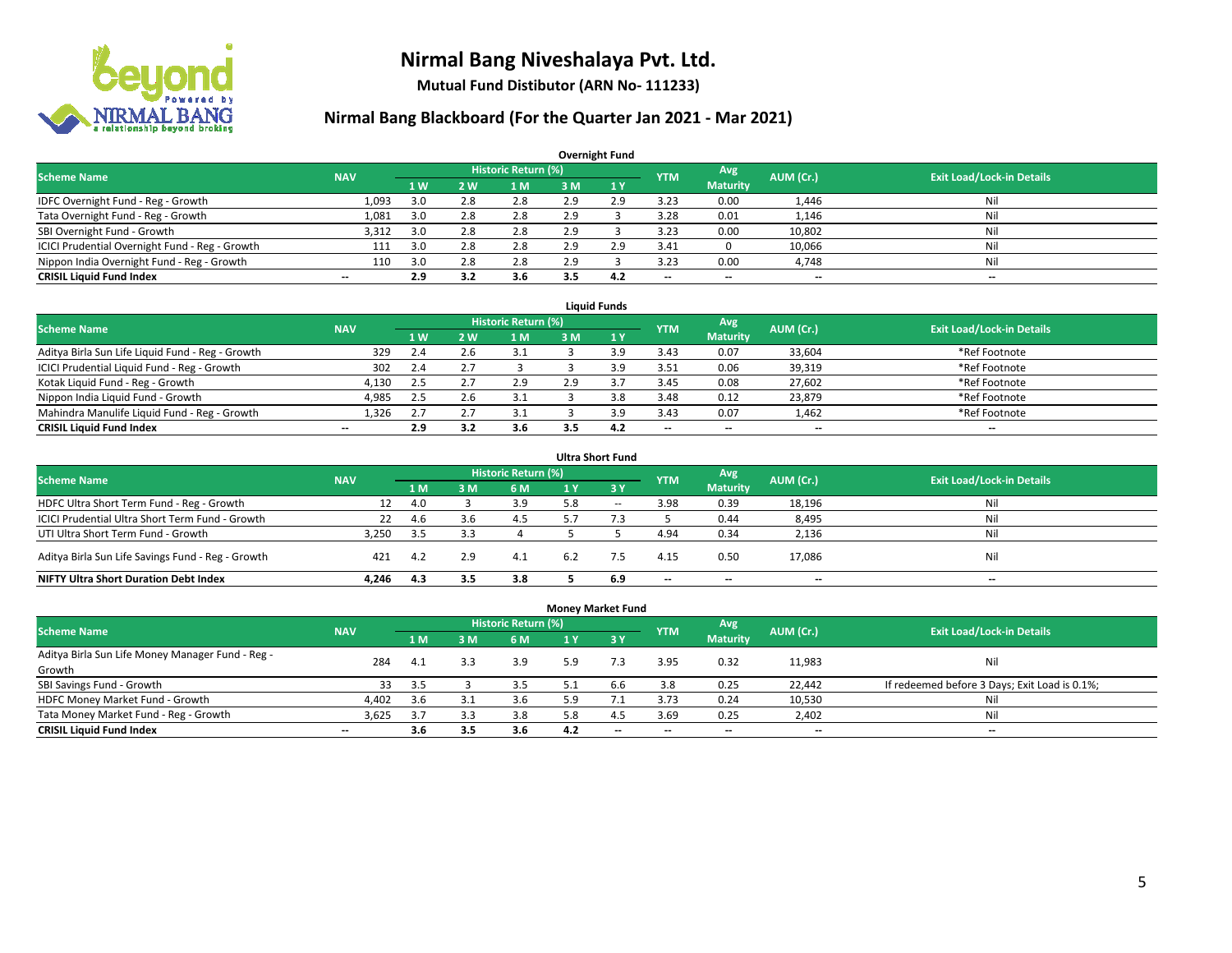

**Mutual Fund Distibutor (ARN No- 111233)**

| <b>Short Term Fund</b>                           |            |    |                |        |                            |  |     |            |                  |           |                                  |  |  |  |
|--------------------------------------------------|------------|----|----------------|--------|----------------------------|--|-----|------------|------------------|-----------|----------------------------------|--|--|--|
| <b>Scheme Name</b>                               | <b>NAV</b> |    |                |        | <b>Historic Return (%)</b> |  |     | <b>YTM</b> | Avg <sup>1</sup> | AUM (Cr.) | <b>Exit Load/Lock-in Details</b> |  |  |  |
|                                                  |            |    | 1 <sub>M</sub> | 3 M    | 6 M                        |  |     |            | <b>Maturity</b>  |           |                                  |  |  |  |
| HDFC Short Term Debt Fund - Growth               |            | 24 | 13             | $-0.4$ | 4.1                        |  | 8.7 | 5.48       | 3.41             | 18,390    | Ni                               |  |  |  |
| Nippon India Short Term Fund - Growth            |            | 41 | -4.8           |        | 4.5                        |  | ہ 7 | 5.43       | 2.39             | 8,987     | Ni                               |  |  |  |
| <b>ICICI Prudential Short Term Fund - Growth</b> |            | 46 | 1.3            |        | 4.6                        |  | 8.4 | 5.11       | 2.67             | 24,170    | Nil                              |  |  |  |

| <b>Low Duration Fund</b>                     |            |     |    |                      |     |  |            |                 |           |                                  |  |  |  |  |
|----------------------------------------------|------------|-----|----|----------------------|-----|--|------------|-----------------|-----------|----------------------------------|--|--|--|--|
| <b>Scheme Name</b>                           | <b>NAV</b> |     |    | Historic Return (%)' |     |  | <b>YTM</b> | Avg             | AUM (Cr.) | <b>Exit Load/Lock-in Details</b> |  |  |  |  |
|                                              |            | 1 M | ١M | 6 M                  |     |  |            | <b>Maturity</b> |           |                                  |  |  |  |  |
| <b>HDFC Low Duration Fund - Growth</b>       | 45         | -35 |    | 5.2                  |     |  | 4.78       | 2.40            | 25,667    | Nil                              |  |  |  |  |
| ICICI Prudential Savings Fund - Reg - Growth | 416        |     |    | 5.3                  |     |  | 4.59       | 2.30            | 26,706    | Nil                              |  |  |  |  |
| Kotak Low Duration Fund - Std - Growth       | 2,619      |     |    | 3.9                  | 6.5 |  | 4.66       | 1.30            | 12,262    | Nil                              |  |  |  |  |

| <b>Banking &amp; PSU Bond Funds</b>                 |            |    |     |        |                     |  |        |            |                 |           |                                  |  |  |  |
|-----------------------------------------------------|------------|----|-----|--------|---------------------|--|--------|------------|-----------------|-----------|----------------------------------|--|--|--|
| <b>Scheme Name</b>                                  | <b>NAV</b> |    |     |        | Historic Return (%) |  |        | <b>YTM</b> | Avg             | AUM (Cr.) | <b>Exit Load/Lock-in Details</b> |  |  |  |
|                                                     |            |    | 1 M | : M    | 6 M                 |  |        |            | <b>Maturity</b> |           |                                  |  |  |  |
| HDFC Banking and PSU Debt Fund - Reg - Growth       |            | 18 |     |        |                     |  | 8.6    | 5.45       | 3.57            | 10,735    | Nil                              |  |  |  |
| Tata Banking & PSU Debt Fund - Reg - Growth         |            |    | 0.6 |        |                     |  | $\sim$ | 5.35       | 3.66            | 707       | Nil                              |  |  |  |
| Kotak Banking and PSU Debt Fund - Reg - Growth      |            | 50 | 0.6 | $-1$   | 3.5                 |  | 8.9    | 5.4        | 3.95            | 11,292    | Nil                              |  |  |  |
| Nippon India Banking & PSU Debt Fund - Reg - Growth |            | 16 | 0.8 | $-1.8$ |                     |  | 8.9    | 5.14       | 3.95            | 7,712     | Nil                              |  |  |  |

| <b>Corporate Bond Funds</b>                         |            |    |        |        |                            |     |                          |            |                 |           |                                  |  |  |  |
|-----------------------------------------------------|------------|----|--------|--------|----------------------------|-----|--------------------------|------------|-----------------|-----------|----------------------------------|--|--|--|
| <b>Scheme Name</b>                                  | <b>NAV</b> |    |        |        | <b>Historic Return (%)</b> |     |                          | <b>YTM</b> | Avg             | AUM (Cr.) | <b>Exit Load/Lock-in Details</b> |  |  |  |
|                                                     |            |    | 1 M    | M      | 6 M                        | 1 Y | 73 Y                     |            | <b>Maturity</b> |           |                                  |  |  |  |
| ICICI Prudential Corporate Bond Fund - Reg - Growth |            |    |        |        | 4.3                        | 8.3 | 8.6                      | 4.75       | 2.48            | 21,156    | Nil                              |  |  |  |
| IDFC Corporate Bond Fund - Reg - Growth             |            |    | 1.5    | $-2.4$ | 3.4                        | 8.4 | 8.3                      | 5.18       | 3.06            | 22,999    | Nil                              |  |  |  |
| HDFC Corporate Bond Fund - Growth                   |            | 25 | $-0.7$ | $-1.7$ | 3.6                        | 8.1 |                          | 5.35       | 4.36            | 30,847    | Nil                              |  |  |  |
| UTI Corporate Bond Fund - Reg - Growth              |            |    |        |        | 3.4                        |     | $\overline{\phantom{a}}$ | 5.27       | 2.80            | 3,600     | Nil                              |  |  |  |

| Credit Risk Fund                           |            |    |     |     |                            |     |        |            |                 |           |                                                                       |  |
|--------------------------------------------|------------|----|-----|-----|----------------------------|-----|--------|------------|-----------------|-----------|-----------------------------------------------------------------------|--|
| <b>Scheme Name</b>                         | <b>NAV</b> |    |     |     | <b>Historic Return (%)</b> |     |        | <b>YTM</b> | Avg             | AUM (Cr.) | <b>Exit Load/Lock-in Details</b>                                      |  |
|                                            |            |    | 1 M | sм  | 6 M                        | 1 Y | $Z_3V$ |            | <b>Maturity</b> |           |                                                                       |  |
| ICICI Prudential Credit Risk Fund - Growth |            | 24 | 3.7 | 3.4 |                            |     |        | 7.67       | 2.09            | 7,007     | If redeemed before 1 Year; Exit Load is 1%;                           |  |
|                                            |            |    |     |     | 9.4                        | 8.6 | 8.4    | 8.05       | 2.50            | 6,848     | If redeemed before 12 Month; Exit Load is 1%; If redeemed bet. 12     |  |
| HDFC Credit Risk Debt Fund - Reg - Growth  |            | 18 | 5.5 |     |                            |     |        |            |                 |           | Month to 18 Month; Exit Load is 0.5%;                                 |  |
|                                            |            |    |     |     |                            |     |        |            |                 |           | If redeemed before 12 Month; Exit Load is 3%; If redeemed bet. 12     |  |
| SBI Credit Risk Fund - Growth              |            | 34 | 4.8 | 1.9 | 6.7                        |     |        | 7.27       | 3.23            |           | 3,589 Month to 24 Month; Exit Load is 1.5%; If redeemed bet. 24 Month |  |
|                                            |            |    |     |     |                            |     |        |            |                 |           | to 36 Month; Exit Load is 0.75%;                                      |  |